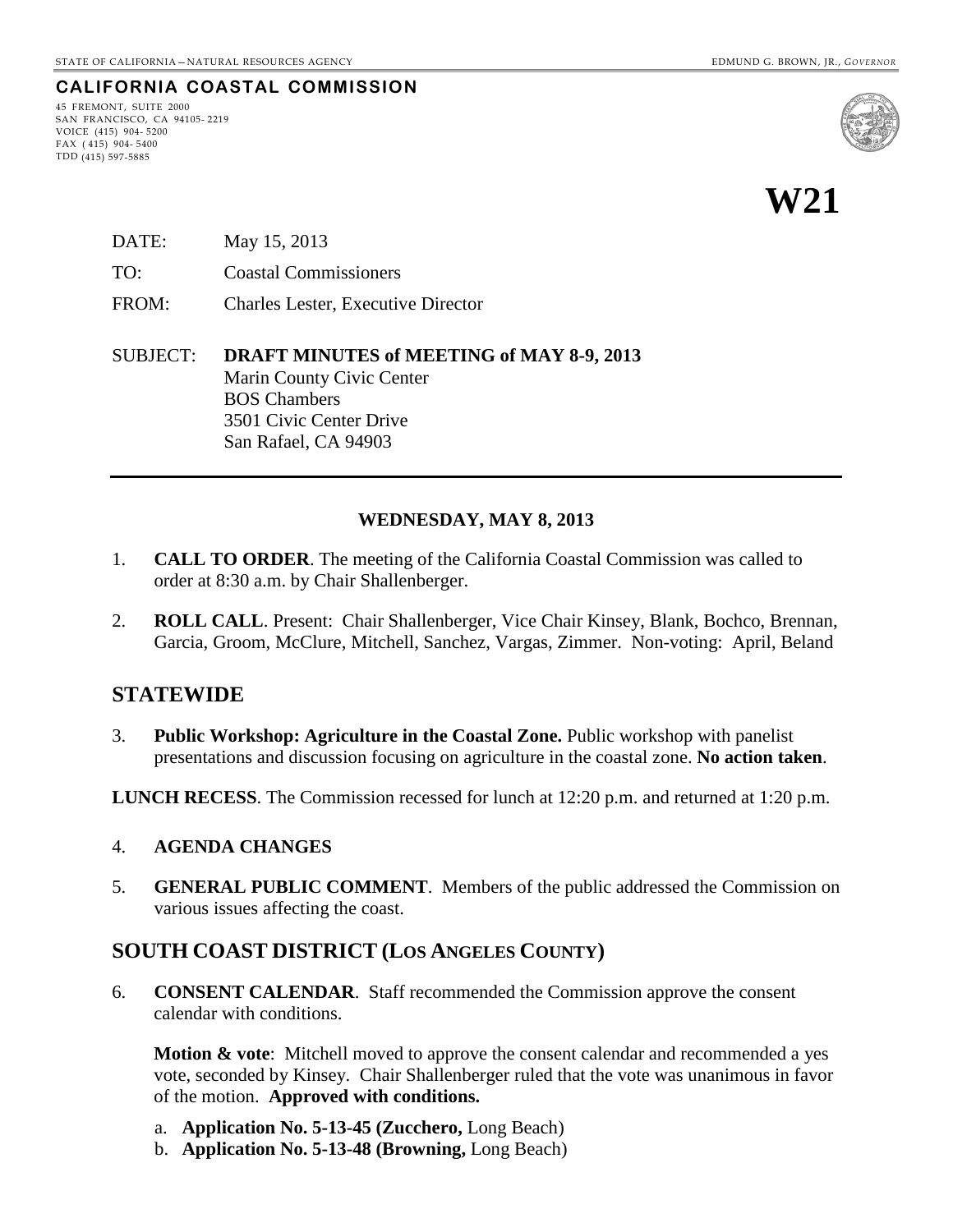- c. **Application No. 5-13-50 (City of Long Beach Public Restrooms**)
- d. **Application No. 5-13-51 (City of Long Beach Public Restroom**)

# **SOUTH COAST DISTRICT (ORANGE COUNTY)**

- 7. **ADMINISTRATIVE CALENDAR**. Staff recommended the Commission concur with the Executive Director's determination. There being no objection, Chair Shallenberger ruled that the Commission concurred.
	- a. **Application No. 5-12-262 (Flynn & Vogler,** Newport Beach)
	- b. **Application No. 5-12-310 (Sullivan,** Newport Beach)
	- c. **Application No. 5-13-39 (Capistrano Shores, Inc.,** San Clemente)
	- d. **Application No. 5-13-76 (Ca. Department of Parks and Recreation,** San Clemente)
- 8. **CONSENT CALENDAR**. Staff recommended the Commission approve the consent calendar with conditions.

**Motion & vote**: Brennan moved to approve the consent calendar and recommended a yes vote, seconded by Mitchell. Chair Shallenberger ruled that the vote was unanimous in favor of the motion. **Approved with conditions.**

a. **Application No. 5-13-11 (Gant & Shelly Penick,** San Clemente)

# **SOUTH COAST DISTRICT (LOS ANGELES COUNTY)**

9. **DEPUTY DIRECTOR'S REPORT FOR LOS ANGELES COUNTY**. Report by Deputy Director Ainsworth on permit waivers, emergency permits, immaterial amendments & extensions, LCP matters not requiring public hearings, and on comments from the public. There being no objection, Chair Shallenberger ruled that the Commission concurred.

# **SOUTH COAST DISTRICT (ORANGE COUNTY)**

- 10. **DEPUTY DIRECTOR'S REPORT FOR ORANGE COUNTY**. Report by Deputy Director Sarb on permit waivers, emergency permits, immaterial amendments  $\&$ extensions, LCP matters not requiring public hearings, and on comments from the public. There being no objection, Chair Shallenberger ruled that the Commission concurred.
	- a. **Laguna Beach LCP Amendment No. LGB-MAJ-2-11B. Certification Review.** Staff recommended concurrence with the Executive Director's determination. There being no objection, Chair Shallenberger ruled that the Commission concurred.
- 11. **CONSENT CALENDAR (removed from Regular Calendar)**. Staff moved one item [**13a**] to the expanded consent calendar and recommended approval with conditions.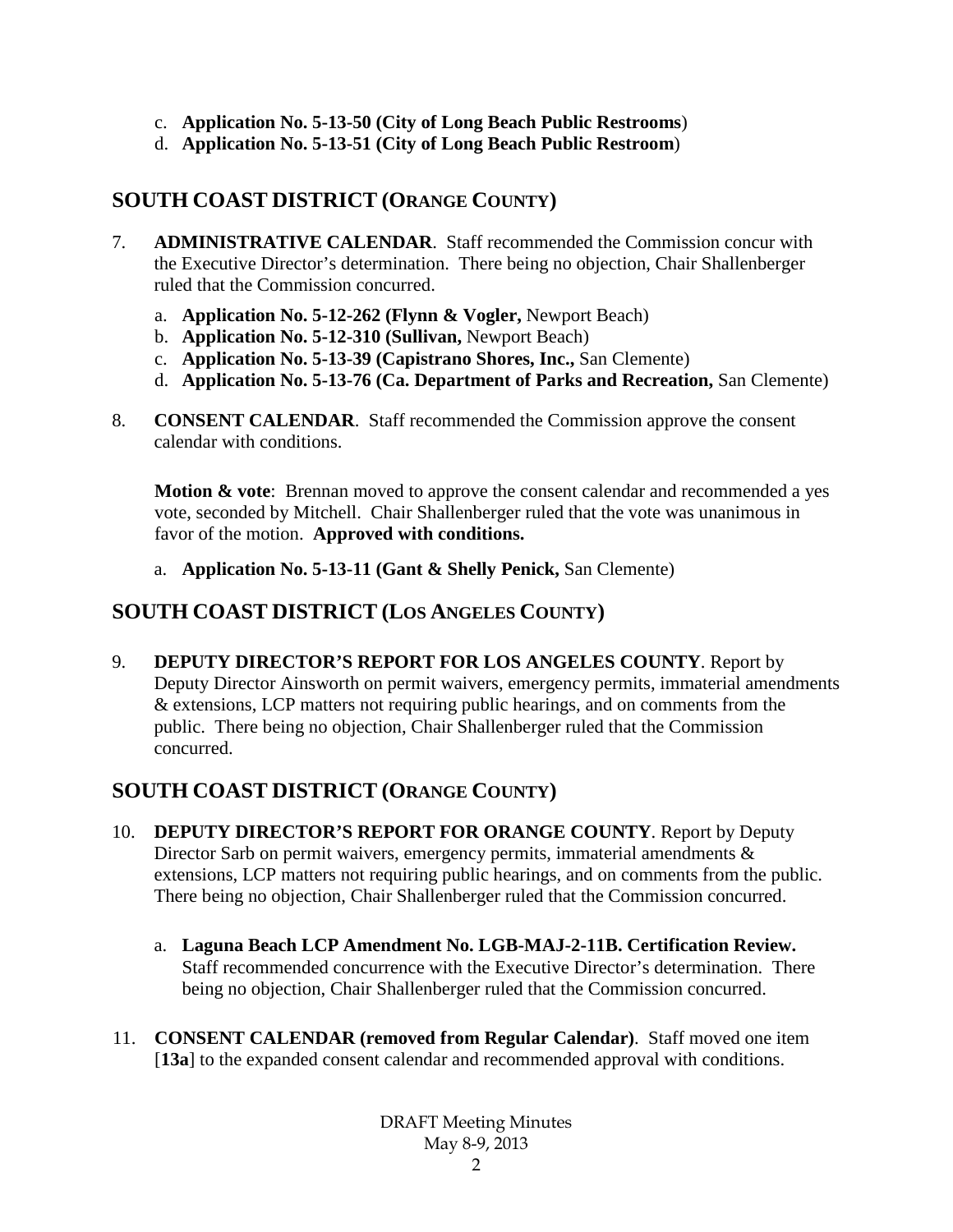**Motion & vote**: Kinsey moved to approve the consent calendar and recommended a yes vote, seconded by Sanchez. Chair Shallenberger ruled that the vote was unanimous in favor of the motion. **Approved with conditions.**

### 12. **LOCAL COASTAL PROGRAMS (LCPs)**

a. **City of Laguna Beach LCP Amendment Request No. LGB-MAJ-1-13 (Floodplain Management & Height Limit). Time Extension.** Staff recommended approval of the time extension.

**Motion & vote:** Brennan moved to grant the time extension and recommended a yes vote, seconded by Sanchez. Chair Shallenberger ruled that the vote was unanimous in favor of the motion. **Approved.**

#### 13. **COASTAL PERMIT APPLICATIONS**.

- **a. Application No. 5-12-191 (City of Huntington Beach**, Huntington Beach) Moved by staff to the expanded consent calendar. **Approved with conditions.**
- **b. Application No. 5-12-348 (Shea Homes,** Huntington Beach) Staff recommended approval with conditions.

**Motion & vote:** Brennan moved to approve pursuant to the staff recommendation and recommended a yes vote, seconded by Kinsey. Chair Shallenberger ruled that the vote was unanimous in favor of the motion. **Approved with conditions.**

# **SAN DIEGO COAST DISTRICT**

- 14. **DEPUTY DIRECTOR'S REPORT**. Report by Deputy Director Sarb on permit waivers, emergency permits, immaterial amendments & extensions, LCP matters not requiring public hearings, and on comments from the public. There being no objection, Chair Shallenberger ruled that the Commission concurred.
	- a. **City of Oceanside LCP Amendment No. 2-10 (Wireless Communication Facilities) Certification Review**. Staff recommended the Commission concur with the Executive Director's determination. There being no objection, Chair Shallenberger ruled that the Commission concurred.
	- b. **City of San Diego LCP Amendment No. SAN-MAJ-4-11-A (Community Gardens) Certification Review**. Staff recommended the Commission concur with the Executive Director's determination. There being no objection, Chair Shallenberger ruled that the Commission concurred.
	- c. **City of Chula Vista LCP Amendment No. 1-11 (Chula Vista Bayfront) Certification Review**. Staff recommended the Commission concur with the Executive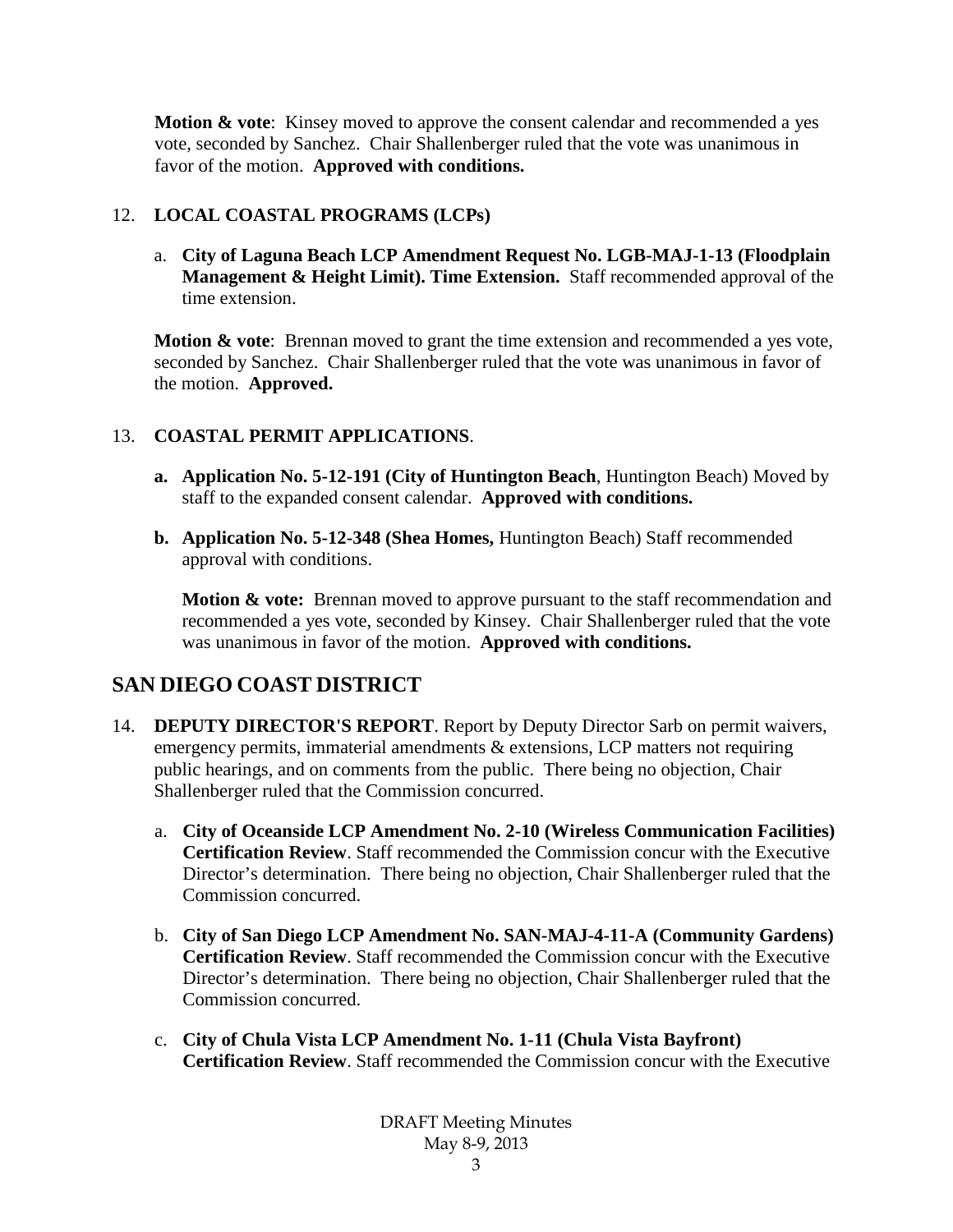Director's determination. There being no objection, Chair Shallenberger ruled that the Commission concurred.

- d. **City of Imperial Beach LCP Amendment No. 1-12 (C/R Ecotourism) Certification Review**. Staff recommended the Commission concur with the Executive Director's determination. There being no objection, Chair Shallenberger ruled that the Commission concurred.
- e. **City of Encinitas LCP Amendment No. ENC-MAJ-2-11 (Cardiff-by-the-Sea Specific Plan) Certification Review.** Staff recommended the Commission concur with the Executive Director's determination. There being no objection, Chair Shallenberger ruled that the Commission concurred.
- 15. **CONSENT CALENDAR (removed from Regular Calendar)**. Staff moved two items [18b, 18c] to the expanded consent calendar and recommended approval with conditions.

**Motion & vote**: Sanchez moved to approve the consent calendar and recommended a yes vote, seconded by Brennan. Chair Shallenberger ruled that the vote was unanimous in favor of the motion. **Approved with conditions.**

#### 16. **LOCAL COASTAL PROGRAMS (LCPs)**

a. **City of Carlsbad LCP Amendment No. CAR-MAJ-3-11 (Second Dwelling Unit Rent Restrictions).** Staff recommended approval as submitted.

**Motion & vote**: Sanchez moved to reject the Implementation Plan as submitted and recommended a no vote, seconded by Zimmer. Chair Shallenberger ruled that the vote was unanimous in opposition to the motion. **Approved as submitted.**

b. **City of San Diego LCP Amendment No. CCP-MAJ-4-11B (2006, 2007, 2010, 2011 and 2012 Centre City Amendments) Adoption of Suggested Modifications. Time Extension**. Staff recommended approval of the time extension.

**Motion & vote:** Sanchez moved to grant the time extension and recommended a yes vote, seconded by Brennan. Chair Shallenberger ruled that the vote was unanimous in favor of the motion. **Approved.**

#### 17. **NEW APPEALS**.

a. **Appeal No. A-6-NOC-12-5 (Sorrento Valley Holdings**, San Diego) Staff recommended that the Commission determine that the appeal raised substantial issue on the grounds on which the appeal was filed. There being no objection, Chair Shallenberger ruled that substantial issue was found and open the hearing. Staff recommended approval with conditions.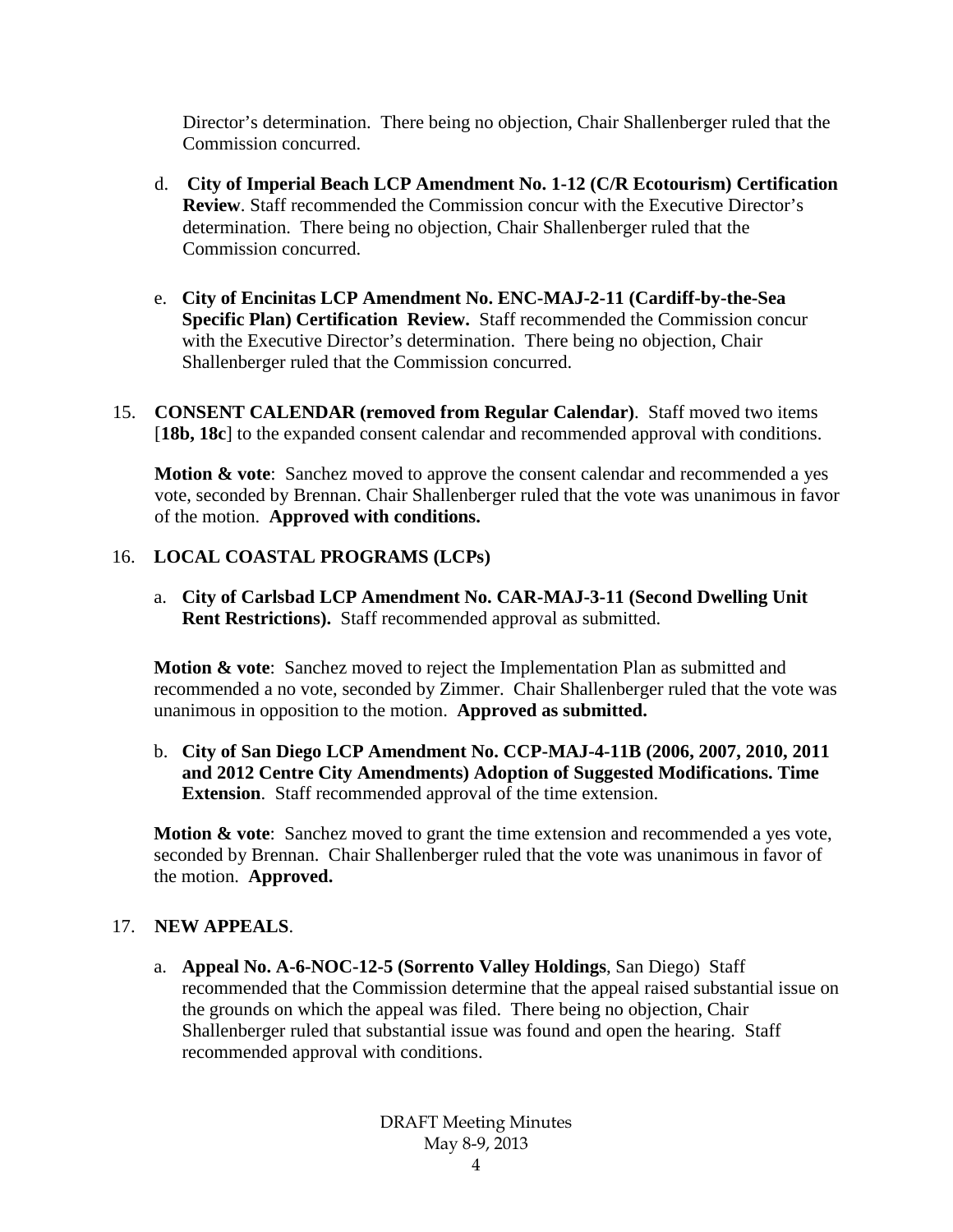**Motion & vote**: Sanchez moved to approve pursuant to the staff recommendation and recommended a yes vote, seconded by Brennan. Chair Shallenberger ruled that the vote was unanimous in favor of the motion. **Approved with conditions**.

#### 18. **COASTAL PERMIT APPLICATIONS**.

a. **Application No. 6-12-002 (Crystal Pier Hotel**, San Diego) Staff recommended approval with conditions.

**Motion**: Sanchez moved to approve pursuant to the staff recommendation and recommended a yes vote, seconded by Zimmer.

**Amending motion & vote**: Zimmer moved to delete Condition 1a and recommended a yes vote, seconded by Brennan. The roll call vote was 7 in favor [Bochco, Brennan, Garcia, McClure, Mitchell, Vargas, Zimmer] 5 opposed [Blank, Groom, Kinsey, Sanchez, Shallenberger]. **Approved.**

**Vote on the main motion**: Chair Shallenberger ruled that the vote was unanimous in favor of the motion. **Approved with conditions**.

- b. **Application No. 6-12-18 (J CREW, LLC**, San Diego) Moved by staff to the expanded consent calendar. **Approved with conditions**.
- c. **Application No. 6-12-88 (San Diego County Regional Airport Authority**, San Diego) Moved by staff to the expanded consent calendar. **Approved with conditions**.

# **SOUTH CENTRAL COAST DISTRICT**

- 19. **DEPUTY DIRECTOR'S REPORT**. Report by Deputy Director Ainsworth on permit waivers, emergency permits, immaterial amendments & extensions, LCP matters not requiring public hearings, and on comments from the public. There being no objection, Chair Shallenberger ruled that the Commission concurred.
- 20. **CONSENT CALENDAR (removed from Regular Calendar)**. None.

### 21. **LOCAL COASTAL PROGRAMS (LCPs).**

- a. **City of Malibu Local Coastal Program Amendment No. MAJ-2-11 Part A. Certification Review.** Staff recommended the Commission concur with the Executive Director's determination. There being no objection, Chair Shallenberger ruled that the Commission concurred.
- b. **Santa Barbara City College, City of Santa Barbara – Santa Barbara City College Public Works Plan (PWP) Major Amendment No. 2-12. Time Extension.**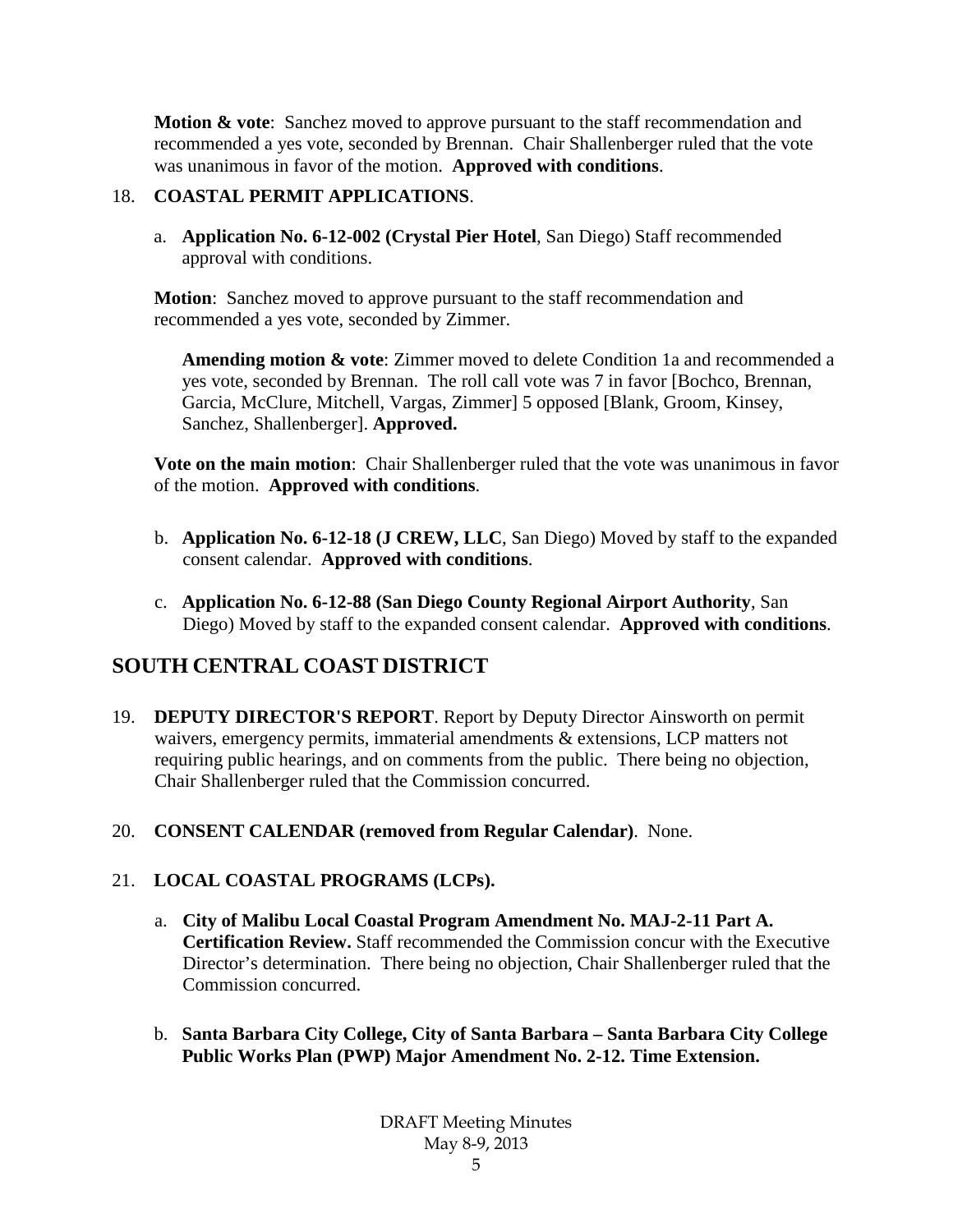**Motion & vote**: Zimmer moved to grant the time extension and recommended a yes vote, seconded by Brennan. Chair Shallenberger ruled that the vote was unanimous in favor of the motion. **Approved**.

#### 22. **COASTAL PERMIT APPLICATIONS**.

a. **Application No. 4-12-075 (Anglin Classics LLC,** Los Angeles Co.) Staff recommended approval with conditions.

**Motion & vote:** Bochco moved to approve pursuant to the staff recommendation and recommended a yes vote, seconded by Zimmer. Chair Shallenberger ruled that the vote was unanimous in favor of the motion. **Approved with conditions**.

# **STATEWIDE**

- 23. **APPROVAL OF MINUTES**. None.
- 24. **COMMISSIONERS' REPORTS**. Information only.
- 25. **CONSERVANCY REPORT**. Information only.
- 26. **SANTA MONICA MOUNTAINS CONSERVANCY REPORT**. Information only.
- 27. **SANTA MONICA BAY RESTORATION REPORT**. Information only.
- 28. **DEPUTY ATTORNEY GENERAL'S REPORT**. Information only.
- 29. **EXECUTIVE DIRECTOR'S REPORT** including reports and possible Commission action on legislation and water quality.

#### **LEGISLATIVE REPORT**.

**AB521(Stone).** Staff recommended Commission support of the bill.

**Motion & vote:** Zimmer moved to support AB521 and recommended a yes vote, seconded by Sanchez. Chair Shallenberger ruled that the vote was unanimous in favor of the motion. **Approved.**

a. **Public Education Grants.** Staff recommended approval of the grant.

**Motion & vote**: Brennan moved to approve the grant and recommended a yes vote, seconded by Kinsey. Chair Shallenberger ruled that the vote was unanimous in favor of the motion. **Approved.**

The Commission recessed for the day at 4:15 p.m.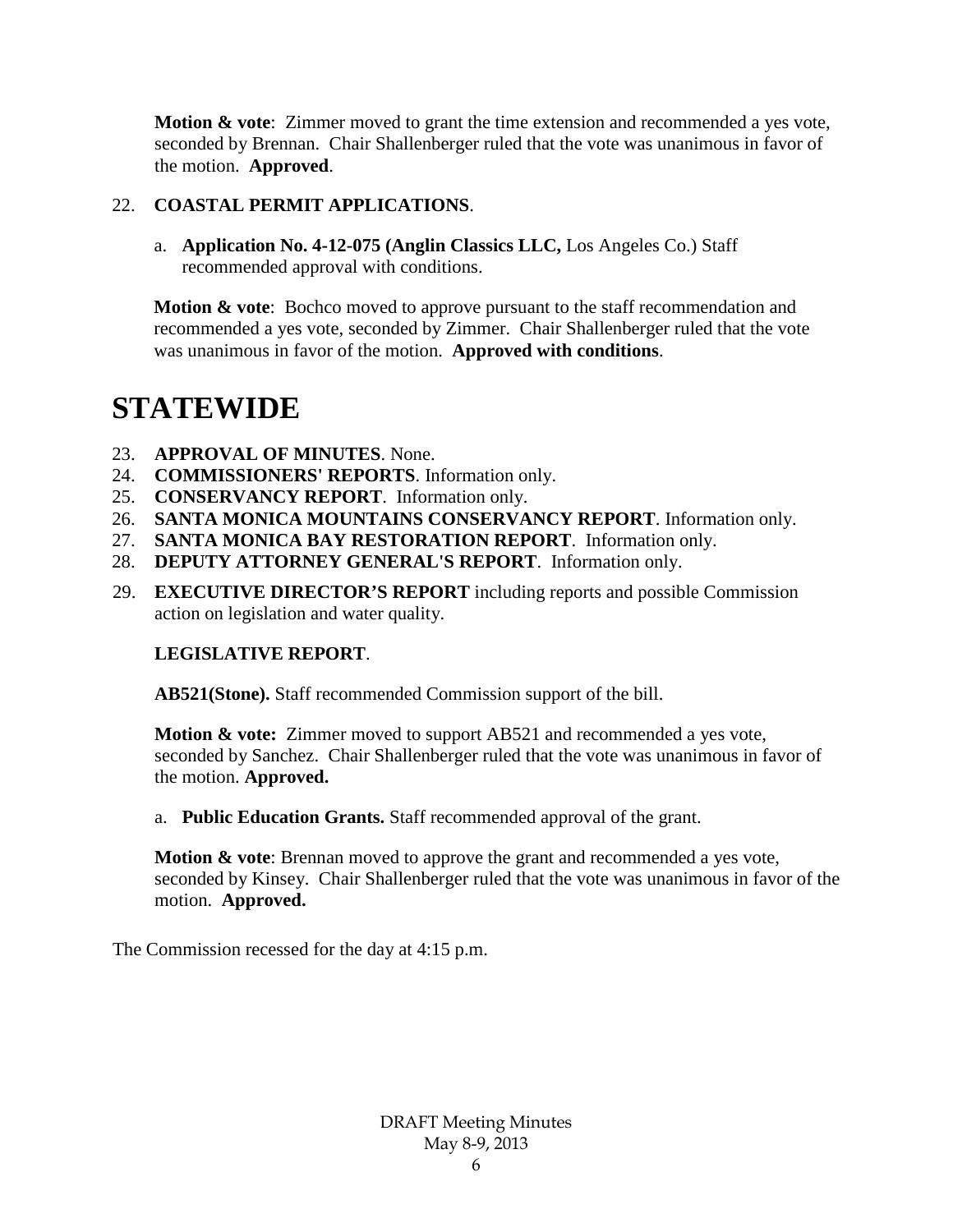### **THURSDAY, MAY 9, 2013**

- 1. **CALL TO ORDER**. The meeting of the California Coastal Commission was called to order at 8:30 a.m. by Chair Shallenberger.
- 2. **ROLL CALL**. Present: Chair Shallenberger, Vice Chair Kinsey, Blank, Bochco, Garcia, Groom, McClure, Mitchell, Vargas, Zimmer. Brennan arrived at 8:40 a.m., Sanchez arrived at 9:00 a.m. Non-voting: April, Beland.

#### 3. **AGENDA CHANGES.**

4. **GENERAL PUBLIC COMMENT**. None.

# **NORTH COAST DISTRICT**

- 5. **DEPUTY DIRECTOR'S REPORT**. Report by Deputy Director Dettmer on permit waivers, emergency permits, immaterial amendments & extensions, LCP matters not requiring public hearings, and on comments from the public. There being no objection, Chair Shallenberger ruled that the Commission concurred.
- 6. **CONSENT CALENDAR (removed from Regular Calendar)**. Staff moved 3 items [**7a, 7b, 7c**] to the expanded consent calendar. Staff recommended approval of the consent calendar.

**Motion & vote:** Kinsey moved to approve the consent calendar and recommended a yes vote, seconded by McClure. Chair Shallenberger ruled that vote was unanimous in favor of the motion. **Approved with conditions.**

### 7. **COASTAL PERMIT APPLICATIONS**.

- a. **Application No. 1-11-48 (California Department of Fish & Wildlife,** Humboldt Co.) Moved by staff to the expanded consent calendar. **Approved with conditions**.
- b. **Application No. 1-12-035 (McLaughlin,** Humboldt Co.) Moved by staff to the expanded consent calendar. **Approved with conditions**.
- c. **Application No. 1-13-003 (Crescent City Harbor District,** Del Norte Co.) Moved by staff to the expanded consent calendar. **Approved with conditions**.
- d. **Application No. 1-13-014 (Cher-ae Indian Community of the Trinidad Rancheria,** Trinidad) [**WAIVED**]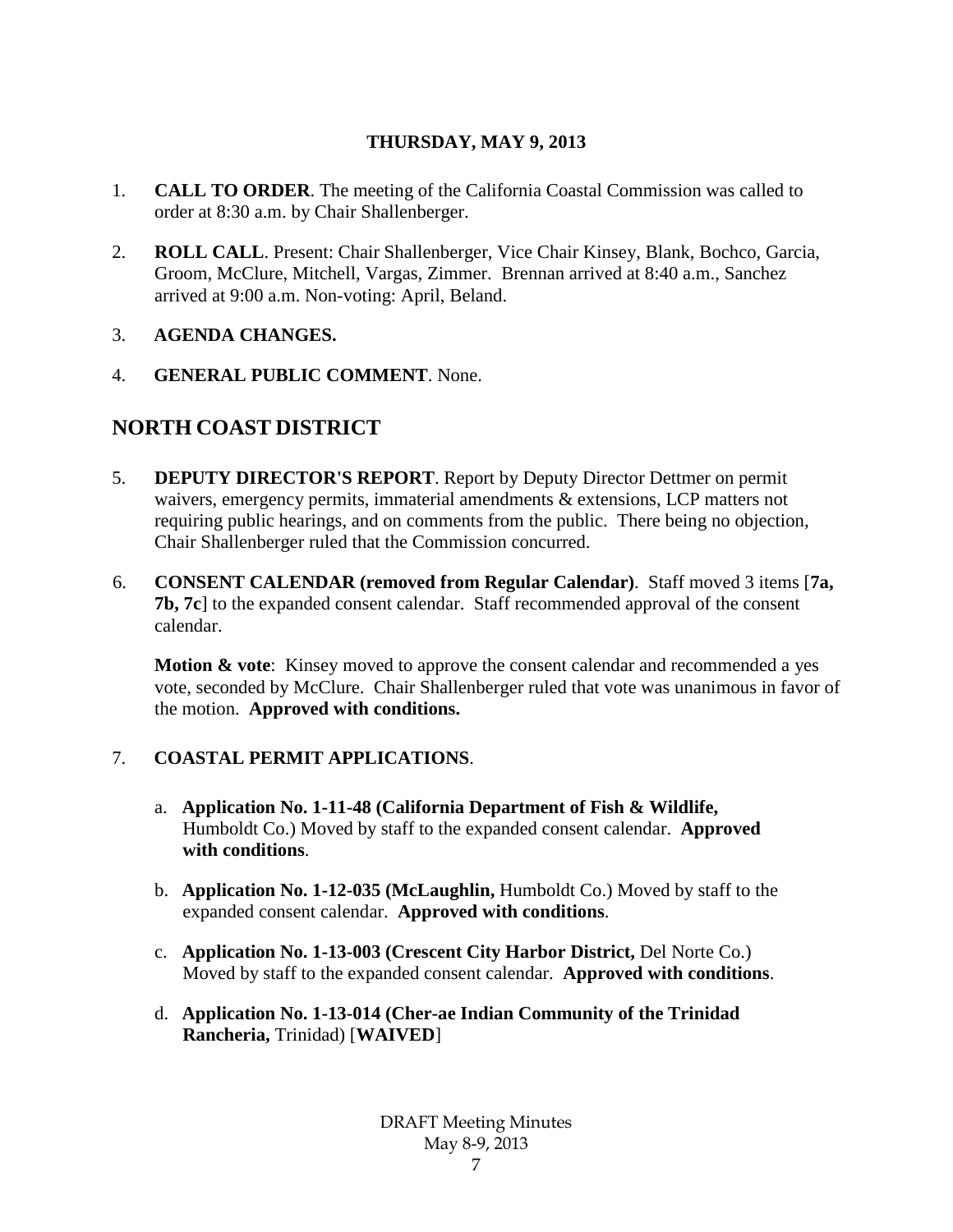# **ENERGY, OCEAN RESOURCES AND FEDERAL CONSISTENCY**

- 8. **ENERGY, OCEAN RESOURCES and FEDERAL CONSISTENCY**. Report by the Deputy Director Dettmer on permit waivers, emergency permits, immaterial amendments & extensions, negative determinations, matters not requiring public hearings, and status report on offshore oil & gas exploration & development. There being no objection, Chair Shallenberger ruled that the Commission concurred.
- 9. **CONSENT CALENDAR (removed from Regular Calendar)**. Staff moved 3 items [**10a, 10b, 11a**] to the expanded consent calendar. Staff recommended approval of the consent calendar.

**Motion & vote:** Brennan moved to approve the consent calendar and recommended a yes vote, seconded by Kinsey. Chair Shallenberger ruled that vote was unanimous in favor of the motion. **Approved with conditions.**

#### 10. **PERMIT AMENDMENTS**.

- a. **Application No. E-09-010-A3 (Pacific Gas & Electric Co.,** Humboldt Co.) Moved by staff to the expanded consent calendar. **Approved with conditions.**
- b. **Application No. E-06-003-A1 (Coast Seafoods Co.,** Humboldt Co.) **Approved with conditions.**

#### 11. **FEDERAL CONSISTENCY.**

a. **CD-021-13 (NOAA**, Northern and Central California) **Approved with conditions.**

### **ENFORCEMENT**

12. **ENFORCEMENT REPORT**. None.

## **NORTH CENTRAL COAST DISTRICT**

- 13. **DEPUTY DIRECTOR'S REPORT**. Report by Deputy Director Carl on permit waivers, emergency permits, immaterial amendments & extensions, LCP matters not requiring public hearings, and on comments from the public. There being no objection, Chair Shallenberger ruled that the Commission concurred.
- 14. **CONSENT CALENDAR (removed from Regular Calendar)**. None.

#### 15. **NEW APPEALS**.

- a. **Appeal No. A-2-SMC-09-006 (Johnson,** San Mateo Co.) [**POSTPONED**]
- b. **Appeal No. A-2-SMC-09-008 (Shook,** San Mateo Co.) [**POSTPONED**]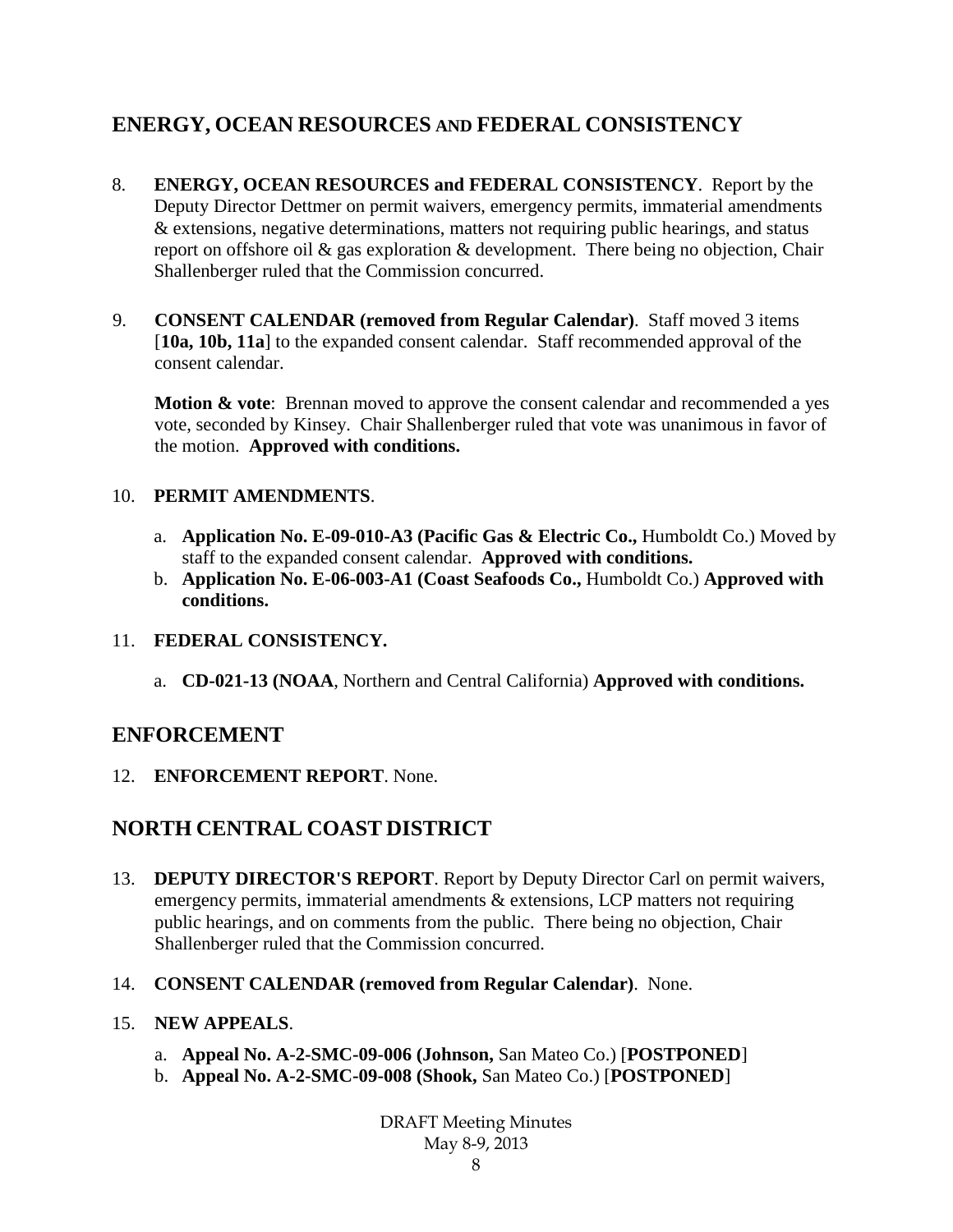c. **Appeal No. A-2-SNF-12-020 (San Francisco Recreation and Park Department,** San Francisco Co.) Staff recommended that the Commission determine that the appeal raised **substantial issue** on the grounds on which the appeal was filed. There being no objection, Chair Shallenberger ruled that the Commission **found substantial issue** and opened the hearing on the merits of the project. Staff recommended approval with conditions.

**Motion**: Blank moved to approve pursuant to the staff recommendation and recommended a yes vote, seconded by Sanchez.

**LUNCH RECESS**. The Commission recessed for lunch during the hearing of Item 15c at 12:20 p.m. and returned at 1:10 p.m.

**Amending motion & vote**: Kinsey moved to replace "pursuant to the staff recommendation" with "pursuant to the City & County of San Francisco" and recommended a yes vote, seconded by McClure. The roll call vote was 10 in favor [Bochco, Brennan, Garcia, Groom, Kinsey, McClure, Vargas, Zimmer, Shallenberger] and one opposed [Sanchez]. **Approved.**

**Amending motion & vote**: Zimmer moved to find that replacement of grass with artificial turf would be a significant impact to the naturalistic condition of the park and to require mitigation, and recommended a yes vote, seconded by Bochco. The roll call vote was 5 in favor [Bochco, Groom, Sanchez, Zimmer, Shallenberger] and 6 opposed [Brennan, Garcia, Kinsey, McClure, Mitchell, Vargas]. **Failed.**

**Vote on the main motion**: The roll call vote was unanimous in favor of the motion as amended [Bochco, Brennan, Garcia, Groom, Kinsey, McClure, Mitchell, Sanchez, Vargas, Zimmer, Shallenberger]. **Approved with conditions.**

[*Blank departed during Item 15c*; *Sanchez departed at the conclusion of Item 15c*]

#### **REPORT OF CLOSED SESSION**.

*Big Wave LLC et al. v. CCC*, - The Commission received litigation information and advice and gave direction.

*CCC v. U.S. Dept. of the Navy et al.,* - The Commission received litigation information and advice and gave direction.

*Drakes Bay Oyster Co. et al. v. CCC et al.* – The Commission received litigation information. *Faber et al. v. CCC et al. (Drakes Bay Oyster Co., RPI),* - The Commission received litigation information.

d. **Appeal No. A-2-HMB-13-001 (Ailanto Properties, Inc.,** Half Moon Bay) Staff recommended that the Commission determine that the appeal raised no substantial issue on the grounds on which the appeal was filed.